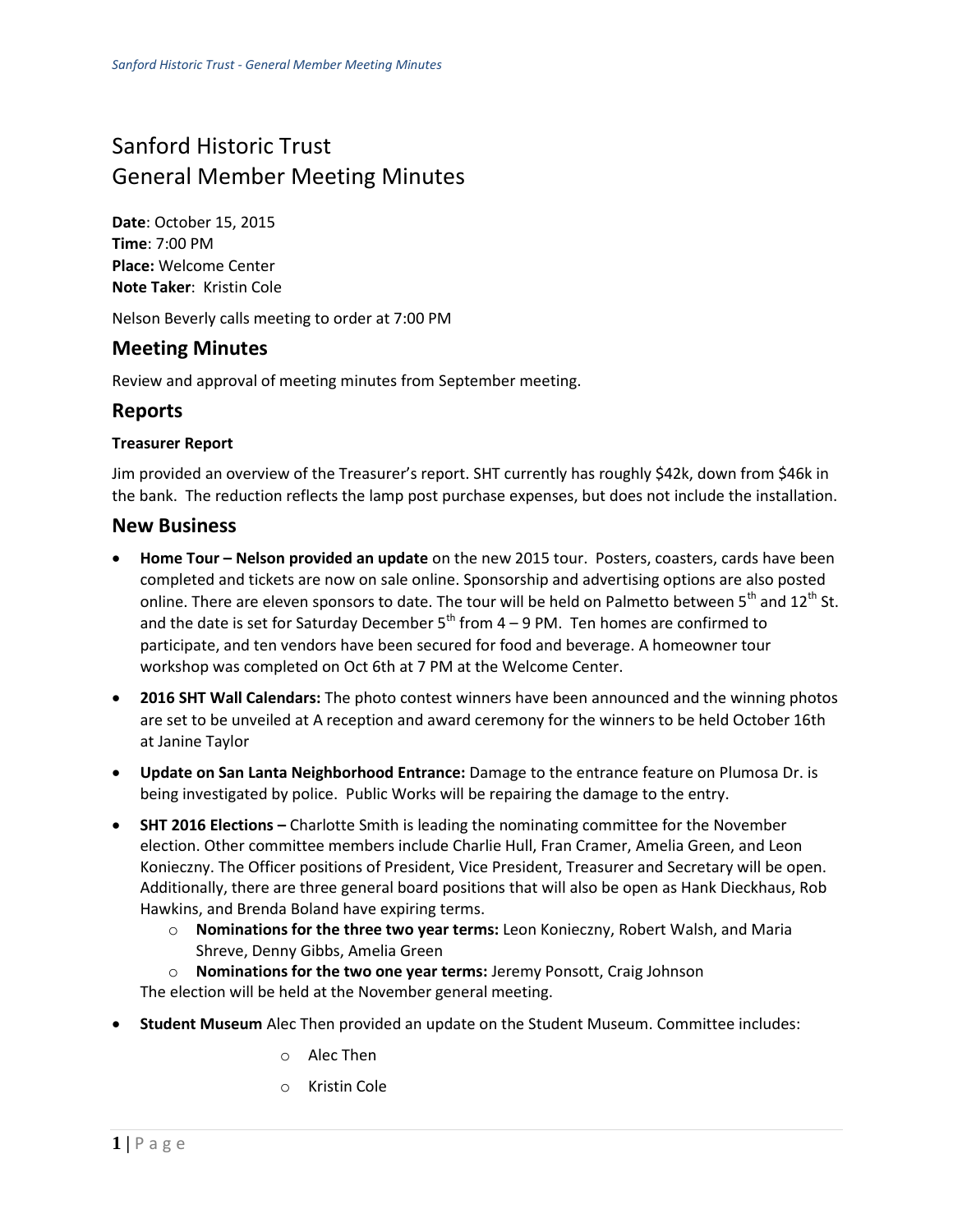- o Linda Kuhn
- o Jerry Mills
- o Mike Smith
- o Dianne Forrest
- o Christine Dalton
- o Maria Shreve
- o Denny Gibbs

**Collect necessary information** The committee met at the Welcome Center on September 15 to discuss the project and consider options for involvement and support for the preservation of the Student Museum. Christin Dalton provided a wealth of information regarding the project based on her knowledge of the project and her discussion with Seminole County School Board members:

- o SCPS's goal is to transition the property to another organization.
- $\circ$  SCPS will be releasing an RFQ October 15<sup>th</sup> to solicit bids for the purchase of the Student Museum. Much more information will be available once this RFQ is released. Additionally, the RFQ process will contain a bidders conference, a time at which a list of all potential bidders will be available to the public.
- o Christine believes that while SCPS are hopeful for and will encourage proposal responses from educational institutions, RFQ respondents from public educational facilities face significantly higher standards for code and regulatory requirements than respondents from private institutions would. Higher standards equate to higher improvement costs which may deter potential bidders. Private investors will be considered.
- $\circ$  Efforts were being made to assess the potential interest of Seminole State College and Stetson University

**Rigorously analyze data**: The annual maintenance costs of approximately \$50,000 also would require over \$1M in repairs. While the committee did not complete a detailed financial analysis, as even the basic maintenance on the building far exceeds the support that the Trust is currently capable of providing. The RFQ will provide detailed requirements that can be assessed at the time of its release.

**Meet with school board representatives and/or other members of the community**: While the committee did not meet with the School Board Members, the report from Christine Dalton provided valuable information on the thoughts and considerations of the School Board.

**Prepare written recommendation(s) for board and membership**: The committee members agreed that:

- SHT should not consider pursuing or responding to the RFQ as a sole participant to obtain ownership of the Student Museum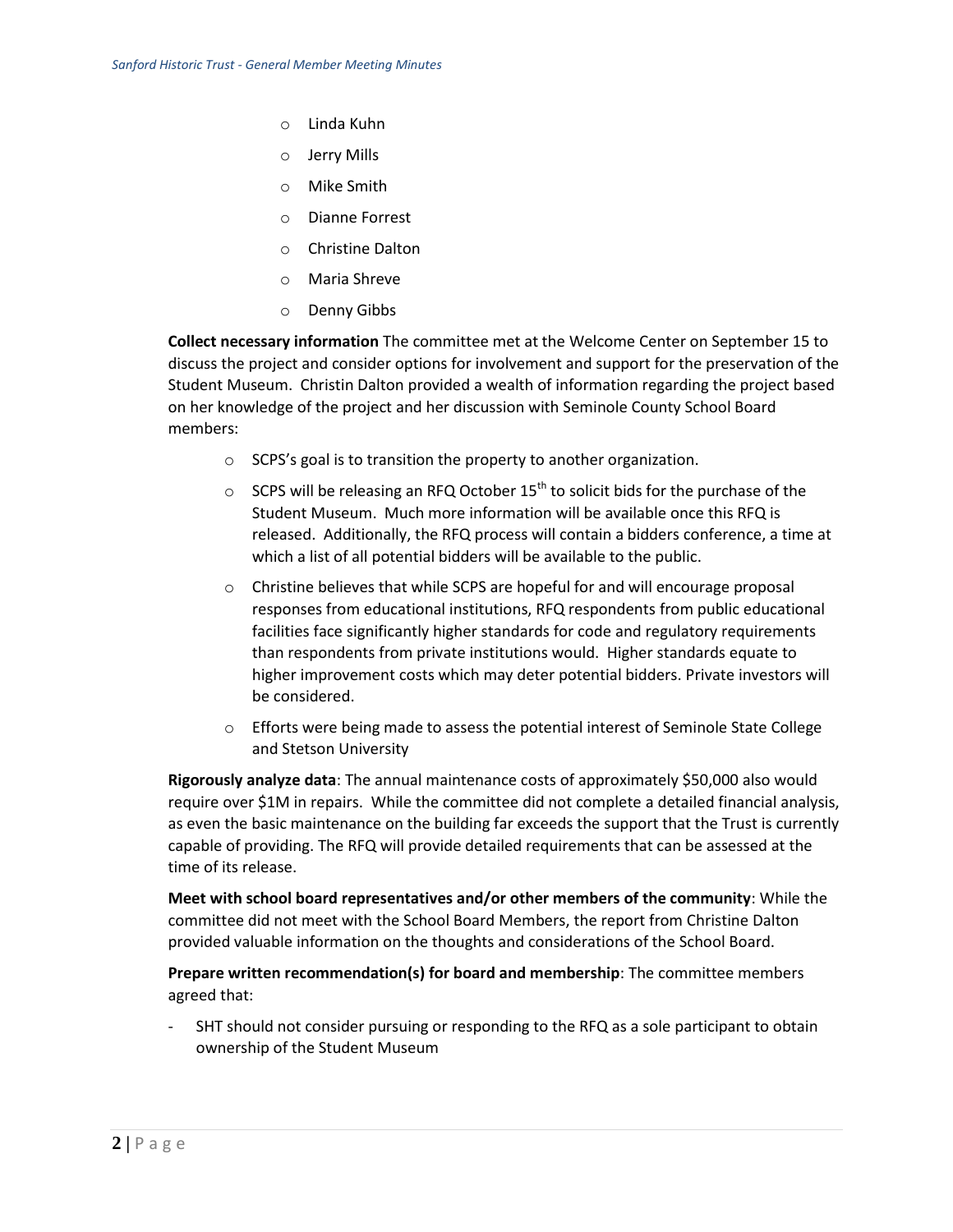- SHT should consider possible partnerships with other primary respondents to the RFQ. Partnership considerations could include both private developers and public educational or other non-profit organizations.
- SHT should proactively assess the RFQ, attend bidders conference, and evaluate potential partnership opportunities as information is made available
- **Recap of Special Meeting Called by Historic Preservation Board:** Meeting included HPB, City Manager and other city leaders to discuss strengthening of processes and communications between the city and HPB.

Meeting Adjourned at 8:04

**Next Meeting** • Thursday, November 19, 2015 Historic Sanford Welcome Center, 230 E 1st St, Sanford, FL 32771

Minutes submitted by Secretary, Kristin Cole.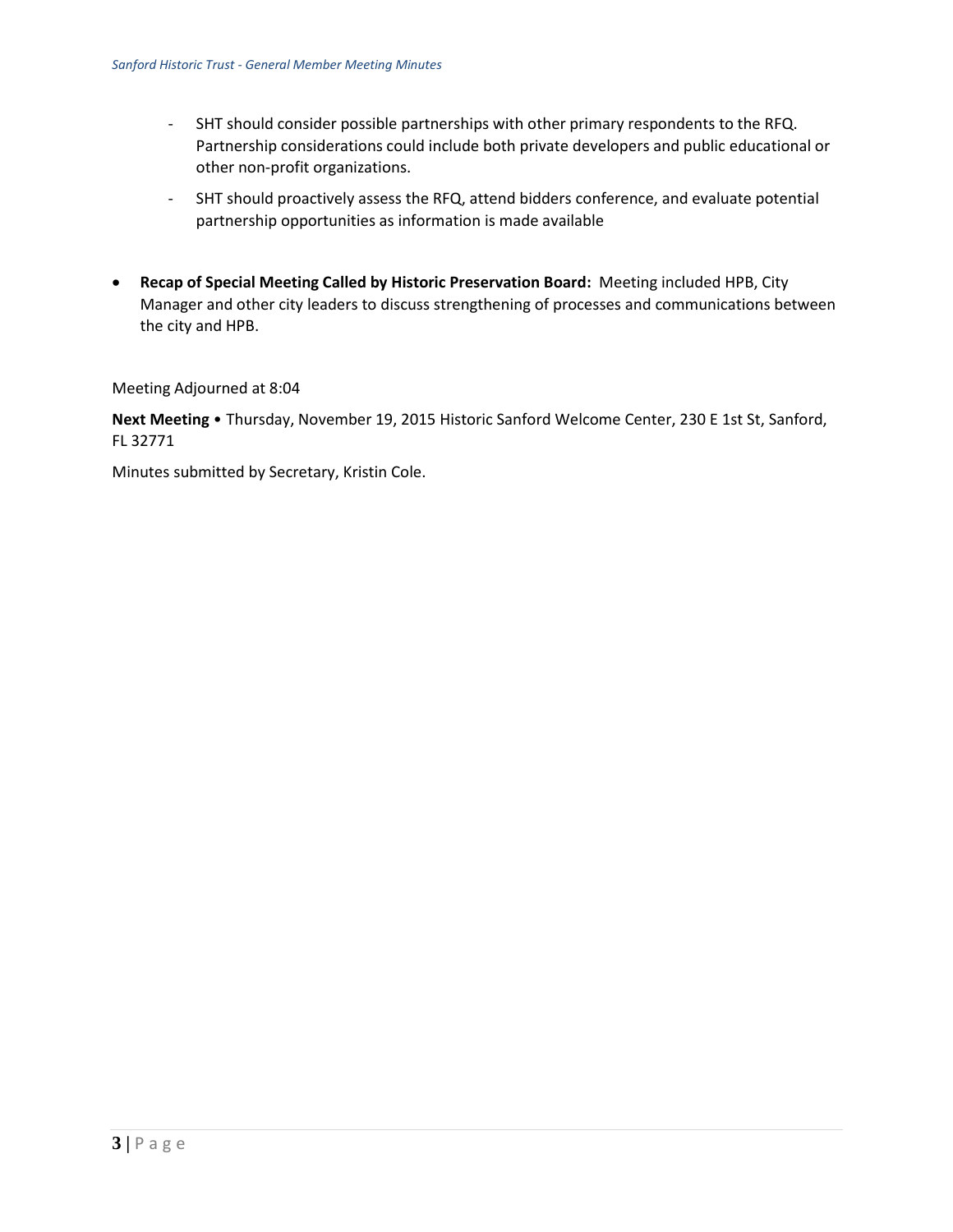|                |                     | Organization | e-Mail                                              | Phone        | <b>Signature</b> |
|----------------|---------------------|--------------|-----------------------------------------------------|--------------|------------------|
| Thomas         | Abbott              |              | tommytux@msn.com                                    | 4075620379   |                  |
| Tammy          | Agnini              |              | tammyagnini@gmail.com                               |              |                  |
| Linda          | <b>Barker</b>       |              |                                                     |              |                  |
| Barbi          | <b>Bauman</b>       |              |                                                     |              |                  |
| Perla          | <b>Bello-Crosby</b> |              | editor@mysanfordmagazine.com                        | 4078013432   |                  |
| Nelson         | <b>Beverly</b>      |              | nelsondbeverly@aol.com                              | 4075923430   |                  |
| Angela         | <b>Beverly</b>      |              | abeverly27@gmail.com                                |              |                  |
| <b>Brenda</b>  | <b>Boland</b>       |              | brendaboland1@verizon.net                           | 407-800-8356 |                  |
| <b>Beverly</b> | <b>Boothe</b>       |              |                                                     |              |                  |
| <b>Brian</b>   | Casey               |              | bcasey876@yahoo.com                                 |              |                  |
| Jim            | Claypool            |              | jtteko@yahoo.com                                    | 4076875633   |                  |
| Kristin        | Cole                |              | keek65@gmail.com                                    | 4074745427   |                  |
| Fran           | Cramer              |              |                                                     |              |                  |
| Edward         | De Los Santos       |              | FCRAMER <sup>13</sup> @ 9mpil.com 107-878-690 FK an |              |                  |
| Cheryl         | Deming              |              | cheryldeming1@gmail.com                             | 401463       |                  |
| Dan            | Dieckhaus           |              | diecks22@yahoo.com                                  |              |                  |

<u> 1999년 - 대한민국의 대한민</u>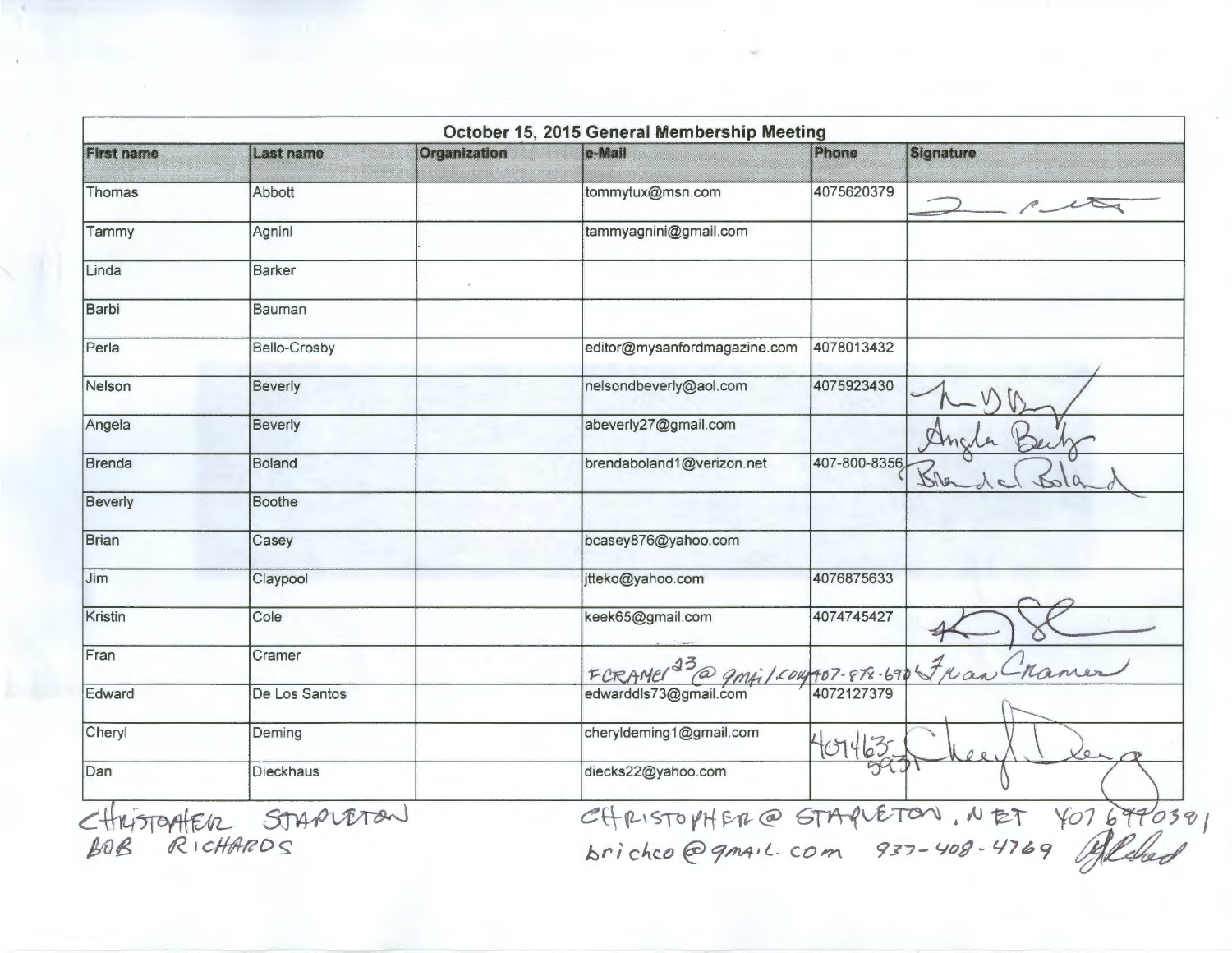| Hank      | <b>Dieckhaus</b> | hankd114@gmail.com             |                          |    |
|-----------|------------------|--------------------------------|--------------------------|----|
| Sumalee   | Eaton            | sumaphelia@gmail.com           |                          |    |
| Jim       | Fears            | jamesfears51@hotmail.com       |                          |    |
| Lynn      | Fears            | lynnfears47@hotmail.com        | 407 443-23 4             |    |
| Elizabeth | Frame            | bethframe@aol.com              |                          |    |
| Denny     | Gibbs            | dgibbs1@cfl.rr.com             |                          |    |
| Christina | Grace            | christinasgrace@gmail.com      | 4075923430               |    |
| Amelia    | Green            | ameliaarden98@gmail.com        |                          |    |
| Rob       | <b>Hawkins</b>   | robh@insuranceriskservices.com | 407-221-9199             |    |
| Charles   | Hull             | chull236@gmail.com             | 321-578-0135             |    |
| Kathy     | Hull             | kathull1@gmail.com             |                          |    |
| Louis     | Jobin            | ljobin@cfl.rr.com              |                          |    |
| David     | Johnson          | david@scpafl.org               | 407-314-0477             |    |
| Craig     | Johnson          | cwjohnson107@gmail.com         |                          |    |
| Mike      | Knipfer          | gordy04@aol.com                | 4073287279               |    |
| Leon G.   | Konieczyny       | leon@leonkonieczny.com         | 4075620379<br>4074977134 | 08 |
| Linda     | Kuhn             | lbk313@hotmail.com             | 407-323-8353             |    |
| William   | Laramore III     | treylaramore@gmail.com         | 229-516-5525             |    |

 $\label{eq:2} \frac{1}{\sqrt{2}}\sum_{i=1}^n\frac{1}{\sqrt{2}}\sum_{j=1}^n\frac{1}{j!}\sum_{j=1}^n\frac{1}{j!}\sum_{j=1}^n\frac{1}{j!}\sum_{j=1}^n\frac{1}{j!}\sum_{j=1}^n\frac{1}{j!}\sum_{j=1}^n\frac{1}{j!}\sum_{j=1}^n\frac{1}{j!}\sum_{j=1}^n\frac{1}{j!}\sum_{j=1}^n\frac{1}{j!}\sum_{j=1}^n\frac{1}{j!}\sum_{j=1}^n\frac{1}{j!}\sum_{j=1}^$ 

 $\mathcal{L}_{\mathcal{A}}$ 

 $\bar{u}$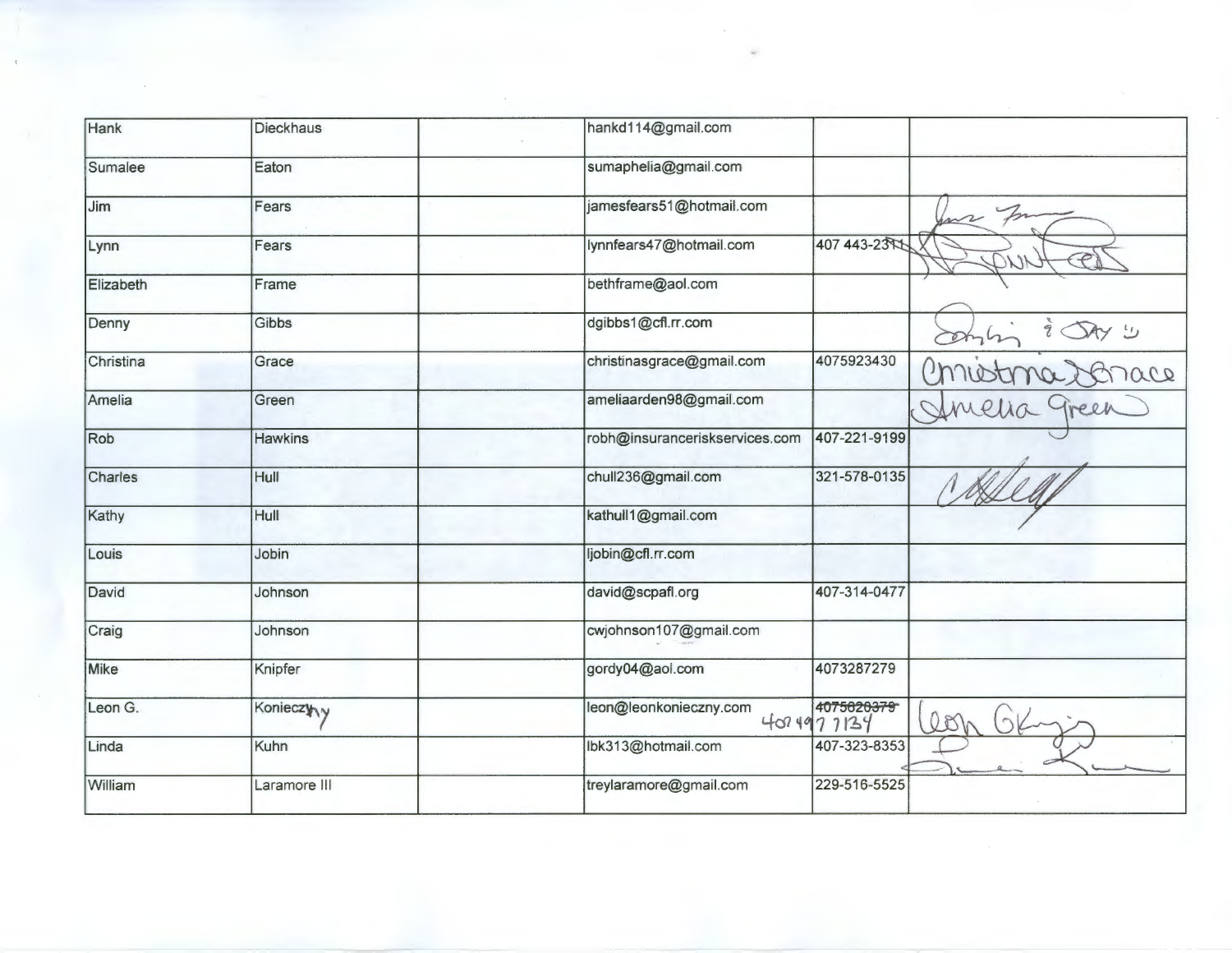| Mike      | Lennon         |                          |                             |              |  |
|-----------|----------------|--------------------------|-----------------------------|--------------|--|
| Sharon    | McGrath        |                          |                             |              |  |
| Melissa   | Medders        |                          | mkmedders@gmail.com         |              |  |
| Katheeyn  | Mughaw         | Sanford Flower Shop Inc. |                             | 4073221822   |  |
| Jessica   | Mylett         |                          | jmedman85@gmail.com         | 407-718-9324 |  |
| Pete      | Owens          |                          |                             |              |  |
| Sue       | Owens          |                          |                             |              |  |
| Clint     | Patterson      |                          | clintccp@gmail.com          |              |  |
| Robin     | Phelps         |                          | robin.highrpmlady@gmail.com |              |  |
| Jeremy    | Ponsot         |                          | jponsot92@gmail.com         | 407-431-5123 |  |
| Karen     | Ratliff-McNeil |                          | kmcneil002@cfl.com          | 407-733-4534 |  |
| Justin    | Reviczky       |                          | justinrky@aol.com           | 407-490-9629 |  |
| Nancy     | Sepulveda      |                          | nsepulveda@national.aaa.com | 4072726446   |  |
| Maria     | Shreve         |                          | housegirl905@gmail.com      | 407-474-9961 |  |
| Margaret  | Sindel         |                          | mkuhn8401@gmail.com         | 9046124637   |  |
| Walter    | Smith          |                          | waltcharsmith@bellsouth.net | 407 323 5088 |  |
| Charlotte | Smith          | DUSUEU                   |                             | $\epsilon$   |  |
| Cheryl    | Talamas        |                          | madcat50@hotmail.com        | 407-590-3294 |  |
|           |                |                          |                             |              |  |

 $\bar{\psi}$